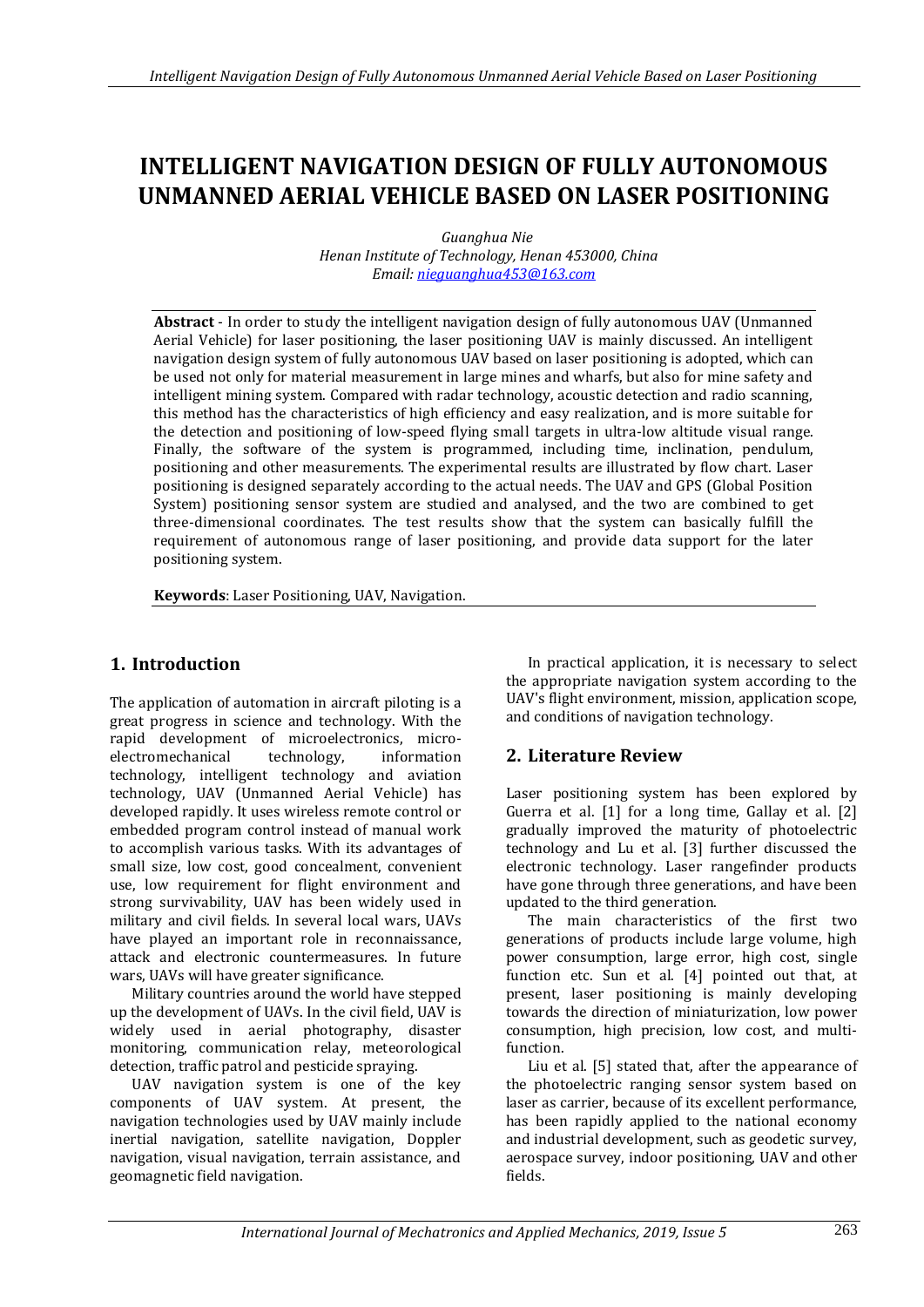The invention of laser marks a new level of human use and mastery of light. Mac et al. [6] thought that, compared with electromagnetic wave, laser has good physical properties, such as directivity, mono chromaticity and coherence. Bu et al. [7] proposed that the main characteristics of laser are pulse characteristics output stability etc. He et al. [8] believed that laser ranging sensor system is an instrument which measures distance depending on the unique properties of laser such as good collimation and small divergence angle. Because of the special performance of laser, the laser ranging system has a unique style and laid a foundation for its development in various fields.

Vetrella et al. [9] considered that the greatest advantage of laser ranging sensor system is indirect measurement. First, laser pulses (single pulse or multiple pulses) are emitted by the laser, which are reflected back after reaching the target. By calculating the time or the total phase difference, the distance can be obtained indirectly. The measurement method is simple and safe, so it has been widely used.

In this technology field, Europe and the United States remain in the lead. Piotr et al. [10] pointed out that Europe mainly focuses on hand-held laser positioned, while the United States focuses on military ranging. Nguyen et al. [11] held that the research on laser positioning in China began in the mid-1980s, and started late. It was developed on the basis of a laser generator with solid and gas medium.

Although the research on laser positioning in China is progressing and improving, there is still a lack of high-performance products, and most of the products on the market are phase laser positioners. Jin et al. [12] pointed out that although this kind of positioning has high accuracy, it has short range, poor stability and weak anti-interference ability. However, positioning systems with high accuracy, small size and portability, are not widely used in the market due to high cost and power consumption.

Therefore, it is still necessary to continue to improve, to progress, to develop better performance, lighter quality, lower power consumption and lower cost products, to serve the public, and to meet their needs.

In order to intercept low-attitude, slow-speed, small flight target (abbreviated as low, slow, and small target) effectively, it is necessary to first realize the track measurement and positioning of small and slow targets. A series of research on track measurement and positioning of low-altitude and slow-speed small target in urban environment is carried out, and a set of track measurement and positioning system for low, slow, and small target in urban environment is designed.

The working environment of the system is complex electromagnetic, complex meteorology, and noisy urban areas, and the particularity of low-speed and small targets, the fuselage of the system is mostly made of non-metallic materials, the radar reflection area is small, and the Doppler effect caused by low, slow and small target is not obvious, so the effect of traditional radar detection methods on detecting slow and small targets in urban environment is poor. Because of the interference of ambient noise and the low noise processing of low, slow, and small target motor, the efficiency of acoustic detection is low. Due to the existence of various electromagnetic interference, the detection effect of radio detection for low, slow, and small targets is not ideal. In contrast, laser detection can use the characteristics of short duration and high instantaneous power of laser pulse to measure the slant distance, height, velocity and pitch angle of low and slow small targets, so as to locate them.

The purpose is to use laser detection technology to realize track measurement and location of low, slow, and small target, overcome the shortcomings of traditional radar for low, slow, and small target detection, and provide preconditions for intercepting low, slow, and small target. With the development of science and technology, the functions of low, slow and small targets, especially those represented by low-complexity models, have become more powerful and the cost has gradually decreased. The application prospects of low, slow, and small target will gradually expand, and it will bring more and more security problems. It will influence air routes, divulge State secrets, expose personal privacy and even be used by terrorists, which may cause serious harm to national security and people's lives and property.

Therefore, the research on the detection and interception technology of low, slow, and small targets has a strong practical significance.

## **3. Principle and Test of Detection and Positioning System**

## **3.1 Measuring principle**

Navigation algorithm can give the attitude, velocity and position information of the carrier, which is the most important prerequisite for UAV to achieve autonomous control. At present, the main navigation systems used for UAV flight control at home and abroad include: INS (Inertial Navigation System), Gravity Field Complementary Filtering Navigation System, GPS (Global Positioning System) and GPS/INS integrated navigation system. As the feature extraction algorithm of positioning in navigation system, they should have the following characteristics:

Stability: For each observed feature point, the feature extraction algorithm should be able to extract features independent of distance and angle. When these feature points are observed again, they should be accurately recognized again by feature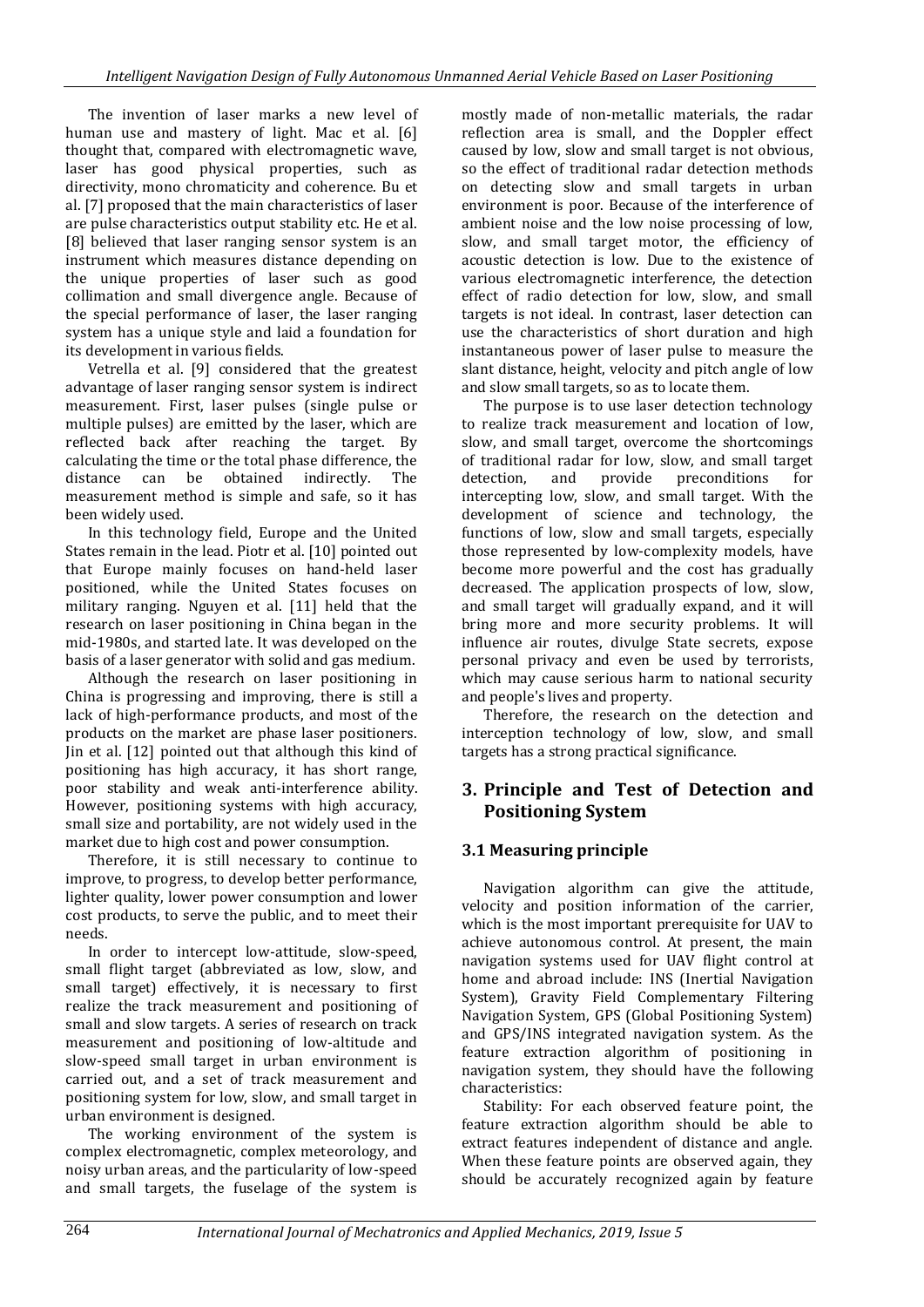extraction algorithm. This ensures that features can be effectively used in subsequent data processing.

Efficiency: As an integral part of navigation system, feature extraction algorithm should be able to execute in real time. Offline navigation system is not practical for UAV. This means that the algorithm should consume less computing resources and have higher execution efficiency.

Robustness: Noise pollution inevitably exists in the acquisition process of sensor data, and noise easily interferes with the accurate feature extraction by feature detectors. Therefore, feature extraction method should have high anti-jamming ability, restrain the influence of noise on feature detection, and reduce the false detection rate of features as much as possible.

Distinguish ability: In order to minimize the impact of environmental similarity on distinguishing feature points, feature extraction algorithm should give each feature point some unique features to distinguish from other feature points. The unique feature information can correct the wrong filtering results to the greatest extent. Therefore, feature extraction algorithm should be able to capture the characteristics of the environment, and use these characteristics to support subsequent data association algorithms.

A vertical downward airborne camera is used to obtain image information and extract feature points. Based on the above principles, corner detection method is used to extract feature points in images, which is commonly used and relatively mature in the field of image processing. In order to extract features from the pyramids of images, and to extract features from obstacles with little feature information and obstacles with too much feature information, a multi-scale Kanade-Tomasi corner detector is used.

The detector can extract corners in different scales. The extracted features need to be described by feature descriptor, so as to provide more information for data association and further improve the robustness of data association. SIFT (Scale Invariant Feature Transform) descriptor is used to describe features, which has the advantages of scale invariance and rotation invariance.

Distance measurement is achieved by calculating the distance of laser propagation in the time interval between the transmitted signal and the echo signal, as shown in formulas  $(1)$ ,  $(2)$ , and  $(3)$ :

$$
l_1 = \frac{1}{2n} c_0 * \Delta t_1
$$
 (1)

$$
l_2 = \frac{1}{2n} c_0 * \Delta t_2
$$
 (2)

$$
l_3 = \frac{1}{2n} c_0 * \Delta t_3
$$
 (3)

Among them:  $I_1$ ,  $I_2$ , and  $I_3$  refer to the linear distance between the detection origin O and the

position points of  $P_1$ ,  $P_2$ , and  $P_3$ ; n is the average refractive index of the transmission medium to the laser under standard atmospheric conditions;  $C_0$ 

represents the velocity of vacuum light;  $\Delta t_1$  and

 $\Delta \mathfrak{t}_{_2}$  are the time for the laser pulse to refract back to

the O point after it reaches the position  $P_1$ ,  $P_2$ , and  $P_3$ from the detection origin O, respectively.

On the basis of completing distance measurement, the altitude information of low, slow, and small target is obtained by measuring the inclination of the detection device and further processing, as shown in formulas (4), (5), and (6):

$$
h_1 = 1_1 \sin \beta_1 \tag{4}
$$

$$
h_2 = l_2 \sin \beta_2 \tag{5}
$$

$$
h_3 = 1_3 \sin \beta_3 \tag{6}
$$

In the above formulas,  $h_1$ ,  $h_2$ , and  $h_3$  indicate the horizontal height between the position points  $P_1$ ,  $P_2$ , and P<sub>3</sub> and the ground, respectively;  $\beta_1$ ,  $\beta_2$ , and  $\beta_3$  are the angle between the axial direction of the detector and the horizontal plane when measuring three times.

After the distance and height data are obtained, the azimuth angle of the detection device is further measured, and the position coordinate information of low, slow, and small target is obtained by further calculation and processing, as shown in formulas (7), (8), and (9):

$$
P_{1}(x_{1}, y_{1}, z_{1}) : \begin{cases} x_{1} = 1_{2}cos\beta_{2}cos(\pi - \gamma_{1}) \\ y_{1} = 1_{1}cos\beta_{1}sin(\pi - \gamma_{1}) \\ z_{1} = 1_{1}sin\beta_{1} \end{cases}
$$
(7)  

$$
P_{2}(x_{2}, y_{2}, z_{2}) : \begin{cases} x_{2} = 1_{2}cos\beta_{2}cos\gamma_{2} \\ y_{2} = 1_{2}cos\beta_{2}sin\gamma_{2} \\ z_{2} = 1_{2}sin\beta_{2} \end{cases}
$$
(8)  

$$
P_{2}(x_{2}, y_{2}, z_{2}) : \begin{cases} x_{3} = 1_{3}cos\beta_{3}cos\gamma_{3} \\ y_{2} = 1_{2}cos\beta_{2}sin\gamma_{2} \end{cases}
$$
(9)

3 3 3 3 3 3 3 3 3  $3^{511}F_3$  $P_3(x_3, y_3, z_3)$  :  $\{y_3 = 1, \cos\beta_3 \sin\gamma\}$  $z_2 = 1$ <sub>3</sub>sin $\beta$ ∤ L l

In the formula,  $P_1(x_1, y_1, z_1)$ ,  $P_2(x_2, y_2, z_2)$ , and  $P_3(x_3, y_3, z_3)$  are the coordinates of the position points P<sub>1</sub>, P<sub>2</sub>, and P<sub>3</sub>;  $\gamma_1$ ,  $\gamma_2$ , and  $\gamma_3$  are the angle between the axis direction of the overhead view (i.e. the north direction of the geomagnetic field) of the detection device rotating clockwise with the  $O_{\rm x}$ axis.

Velocity measurement includes the total velocity of the target and the velocity components along the  $\rm O_x$  axis,  $\rm O_y$  axis and  $\rm O_z$  axis. In triangle  $\rm OP_iP_2$  and triangle  $OP_2P_3$ , according to the cosine theorem, there are formulas (10) and (11):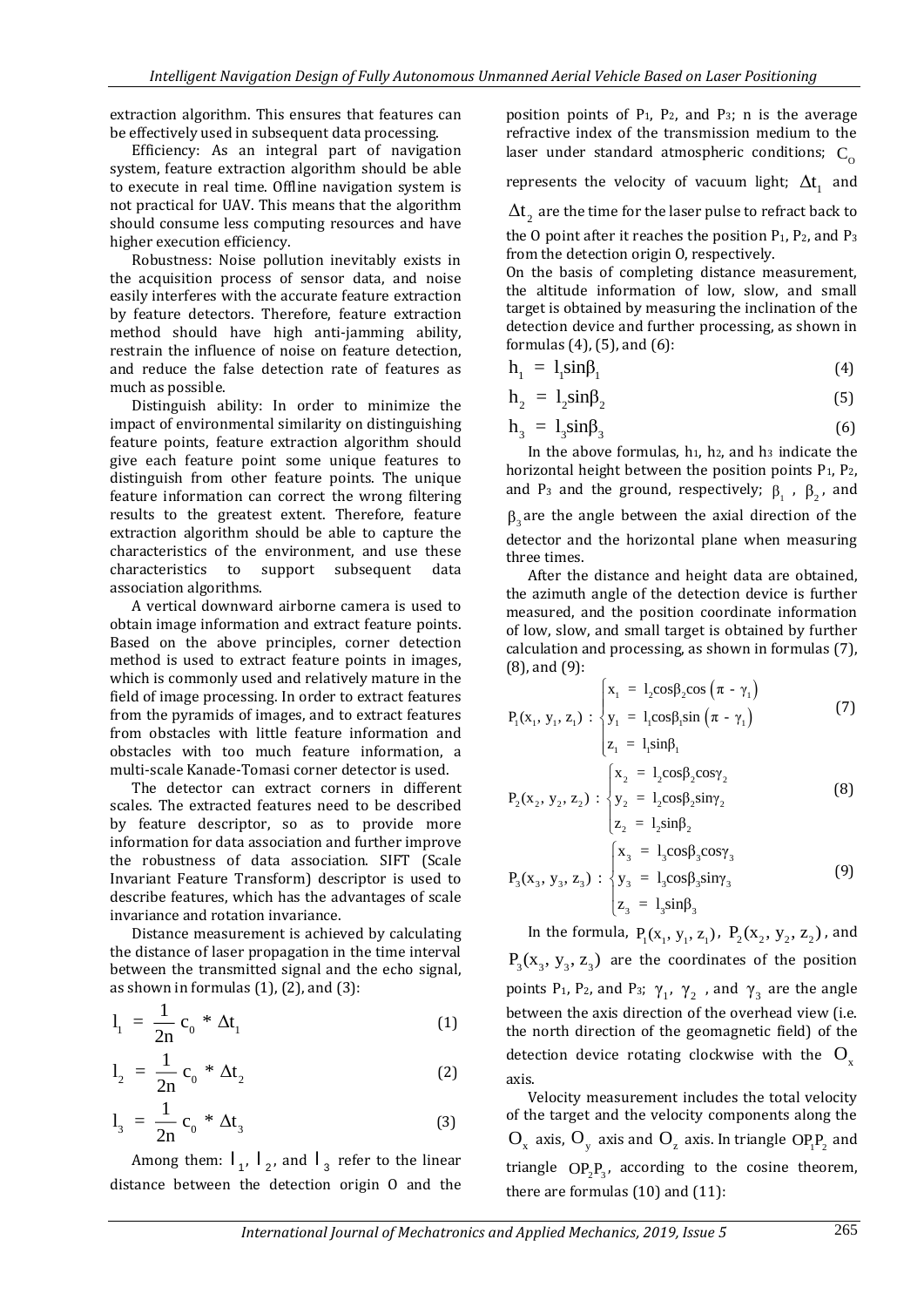$$
l_{12} = \sqrt{l_1^2 + l_1^2 - 2l_1l_2\cos\theta_1}
$$
 (10)

$$
l_{23} = \sqrt{l_2^2 + l_3^2 - 2l_2l_3\cos\theta_2}
$$
 (11)

 $\theta_1$  and  $\theta_2$  are the pendulum angle of the detection device with O as the origin. Because of the short turning time  $\Delta t_1$  and  $\Delta t_2$  of the pendulum angles  $\theta_1$  and  $\theta_2$  of detection device, the average velocity of the target passing through  $P_1P_2$  and  $P_2P_3$  is approximately equal to the instantaneous velocity of the target, as shown in formulas (12) and (13):

$$
v_{12} = \frac{l_{12}}{\Delta t_1}
$$
 (12)

$$
v_{23} = \frac{1_{23}}{\Delta t_2}
$$
 (13)

The mean values of  $V_{12}$  and  $V_{23}$  are solved, and the approximate velocity of small target is obtained shown in Formula (14):

$$
v = \frac{v_{12} + v_{23}}{2}
$$
 (14)

In order to further predict the velocity of small target at the next moment, it is necessary to measure the velocity components  $V_x$ ,  $V_y$ , and  $V_z$  of  $O_x$  axis,  $O_y$  axis and  $O_z$  axis direction, as shown in formulas (15) and (16):

$$
v_{x12} = \frac{dx_{12}}{dt} = \frac{\Delta x_{12}}{\Delta t_1} = \frac{x_2 - x_1}{\Delta t_1}
$$
 (15)

$$
v_{x23} = \frac{dx_{23}}{dt} = \frac{\Delta x_{23}}{\Delta t_2} = \frac{x_3 - x_2}{\Delta t_2}
$$
 (16)

In the above formula,  $V_{x12}$  and  $V_{x23}$  are the mean velocity between  $P_1P_2$  and  $P_2P_3$ ,  $\Delta t_1$  and  $\Delta t_2$ are the time interval between two adjacent measurements. Because  $\Delta t_1$  and  $\Delta t_2$  are short, the velocity along the  $O_x$  axis of small target can be obtained by taking the average value of  $V_{x12}$  and  $V_{x23}$  of the target through P<sub>1</sub>, P<sub>2</sub>, and P<sub>3</sub>.

$$
v_x = \frac{v_{x12} + v_{x23}}{2}
$$
 (17)

Similarly, the velocity of the small target along the  $Q$ <sub>*z*</sub> axis and along the  $Q$ <sub>*z*</sub> axis is obtained as shown in formulas (17), (18), and (19):

$$
v_{y} = \frac{v_{y12} + v_{y23}}{2}
$$
 (18)

$$
v_{z} = \frac{v_{z12} + v_{z23}}{2}
$$
 (19)

After the velocity data are obtained, the acceleration data are obtained by deriving the velocity data, as shown in formulas (20), (21), and (22):

$$
a_x = \frac{dv_x}{dt} = \frac{\Delta v_x}{\Delta t_1} = \frac{v_{x23} - v_{x12}}{\Delta t_1}
$$
 (20)

$$
a_{y} = \frac{dv_{y}}{dt} = \frac{\Delta v_{y}}{\Delta t_{1}} = \frac{v_{y23} - v_{y12}}{\Delta t_{1}}
$$
 (21)

$$
a_{z} = \frac{dv_{z}}{dt} = \frac{\Delta v_{z}}{\Delta t_{1}} = \frac{v_{z23} - v_{z12}}{\Delta t_{1}}
$$
 (22)

In the formula:  $a_x$  refers to the acceleration of small target along x direction,  $a_y$  suggests the acceleration of small target along y direction, and  $a_{\rm z}$ indicates the acceleration of small target along z direction.

#### **3.2 Summary of laser positioning principle**

Track measurement and positioning of low, slow, and small target is based on laser ranging, so the principle of laser ranging is briefly summarized. At present, the common ranging methods mainly include ultrasonic ranging, radio frequency electromagnetic wave ranging, and laser ranging.

Compared with other methods, laser ranging has the advantages of strong anti-interference ability, long measurement distance, and high accuracy.

There are two main ways to realize laser ranging. One is phase laser ranging, which indirectly

measures the laser round trip time by measuring the phase change of the laser signal propagating in the range of measurement. The second is pulse laser ranging, which directly measures the time interval between the laser pulse transmitting signal and the echo signal.

The principle of phase laser ranging is to indirectly measure the laser round trip time t by measuring the phase change of the laser signal propagating in the measurement range of l . The phase of light will change continuously when it propagates. When the propagation distance of light signal is wavelength of  $\lambda$  , the phase change is  $2\pi$  .

As a result, when the measurement distance is  $l$ , assuming the phase difference between the laser emission signal and the echo signal is  $\varphi$ , the relationship between the measurement distance l , phase difference  $\varphi$  and wavelength λ is:  $2l = \lambda \times \varphi / (2\pi)$  or  $l = \lambda \times \varphi / (4\pi)$ .



*Figure 1: Principle diagram of phase laser ranging and positioning*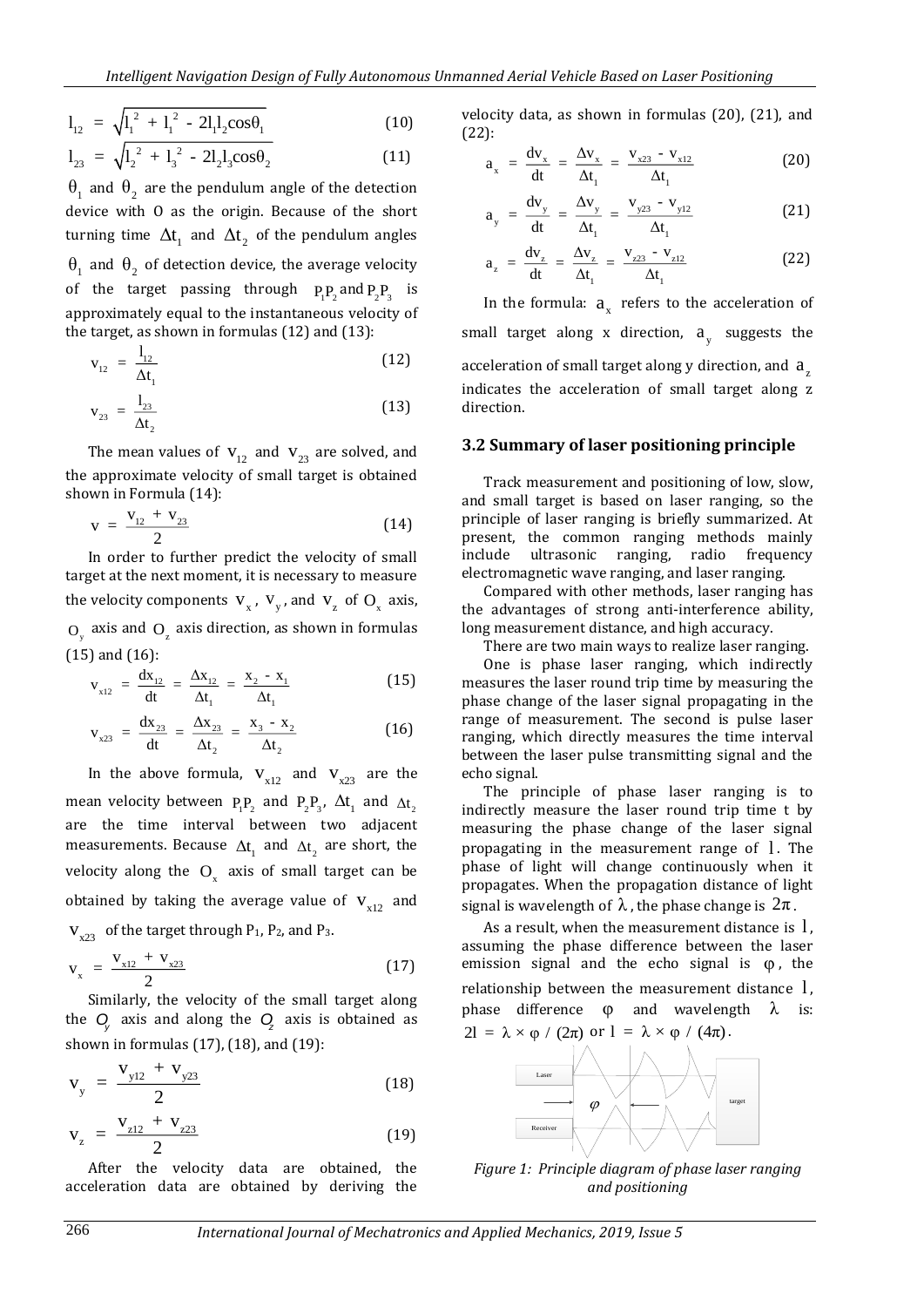Define  $s = \lambda / 2$  as the length of the ruler.

If  $\varphi = 2\pi N + \Delta \varphi$ , where N is a natural number,  $Δφ$  is the end in which  $φ$  is less than  $2π$ , and taking into account  $s = \lambda / 2$  , 1 can be expressed as Formula (23):

$$
1 = s [N + \Delta \varphi / 2\pi]
$$
 (23)

However, the positive period number N of laser signal cannot be determined in the measurement process, and only the phase shift  $\Delta\varphi$  less than  $2\pi$ can be determined, so it is impossible to measure accurately.

Therefore, when the measuring distance l is larger than the length s of the ruler, it is impossible to use only one light wave ruler for phase laser ranging. Only when the measuring distance l is less than the length of the gauge s, l can be determined and measured, as shown in Formula (24):

$$
1 = s \times \Delta \varphi / 2\pi \tag{24}
$$

From the above analysis, it can be seen that for long-distance measurement, it is necessary to choose a lower frequency gauge to ensure that the measuring distance l is larger than the length s of the gauge, only in this way can the value of l be determined.

However, due to the phase measurement error which cannot be eliminated in the measuring equipment, the increase of s will cause / increase the measurement error and reduce the ranging accuracy. In order to solve this problem, a variety of length gauges can be selected to be used in a single measurement, taking into account the measurement distance and accuracy.

But this will inevitably increase the complexity of the system structure and reduce the ranging speed.

Pulse ranging method is based on laser Qswitching technology, which compresses the laser energy into a very narrow pulse to emit, so as to improve the peak power of the light source.

Therefore, the pulse ranging method is more suitable for target detection and tracking, especially for the measurement of uncooperative targets.

Set l to be the distance to be measured, t is the time of flight of laser pulse, and  $c_{o}$  is the speed of propagation of light.

Ignoring the influence of air tribute, humidity, temperature and other factors, the distance to be measured is shown in Formula (25):

$$
1 = c_{0} \times t / 2 \tag{25}
$$

The measurement principle of pulse laser ranging method is shown in Figure 2.



*Figure 2: Pulsed laser ranging positioning principle*

Within the time of t, the number of clock pulses of the counter is N, the clock pulse frequency is  $f_{o}$ , and the distance to be measured is shown in Formula (26):

$$
1 = \frac{c_{o}}{2} NT = \frac{C_{o}}{2f_{o}} N = 1_{o} N
$$
 (26)

In Formula (26),  $l_o = c_o / 2f_o$  represents the distance increment corresponding to clock pulse.

Obviously, the pulse laser ranging accuracy is inversely proportional to the clock pulse frequency  $f_{\circ}$  .

Through the analysis of two kinds of measurement method of measuring principle in phase laser ranging method, pulsed laser ranging method has many advantages:

Pulse laser ranging method has strong antiinterference and high ranging reliability when the total output optical power is the same. Because pulsed laser can output instantaneous power with higher intensity, the echo signal with higher intensity can be obtained. Reduce the influence of stray light, haze and other factors in the external environment, reduce the false trigger rate of the system, and improve the reliability.

It has faster measurement speed. As long as the received echo signal, pulse laser rangefinder can finish measurement, while the laser pulse flight time can be measured, the distance to be measured is calculated, and the process time required is very short. Phase laser ranging method requires calculating the phase difference between two adjacent pulses, and indirectly calculating the flight time pulse, so the measurement process requires for a relatively long time.

There is no need for mirrors and other matching devices to measure. Phase laser ranging method needs to measure the phase difference between continuous laser pulses. In order to improve the echo signal power, it is usually necessary to place mirrors and other matching devices at the target.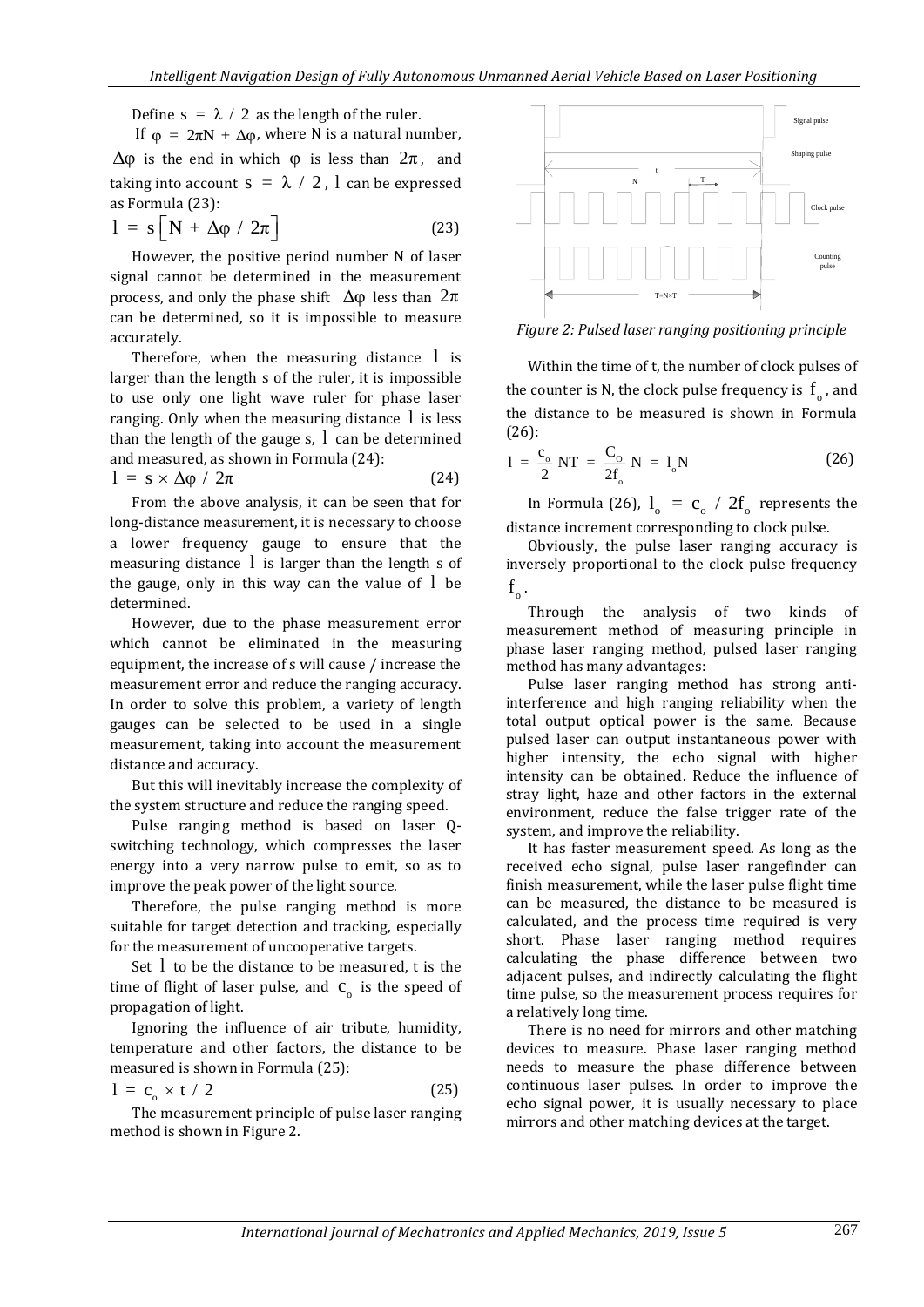Pulse laser ranging can output high-intensity instantaneous power, and the echo signal can be effectively detected by photo detectors, without the need for mirrors and other coordination devices.

This is very important for some special applications. In a large gathering places under the environment of city, key security area and the airport security area, the time for low, slow, and small target from discovery to the disposal is very short, so it needs as soon as possible to complete the track measurement and positioning of small target.

But low, slow, and small target, because of the small volume, the laser reflection area is small, so the light wave signal reflected is relatively weak, and it is necessary to improve the output power of the laser.

Considering these characteristics, the pulse laser ranging method is more suitable for the realization of low, slow, and small target location.

#### **3.3 Design of time interval measuring program**

The normal operation of the system in addition to a reasonable hardware circuit, the software must also be combined with high efficiency.

The software program can greatly improve the efficiency of the system and improve the detection accuracy of the system.

The software program that the system needs to design includes the time interval measurement procedures, inclination angle measurement procedures, pendulum angle measurement procedures, and azimuth measurement procedures.

The system selects time interval measurement chip TDC-GP21 to realize the laser pulse echo signal measurement and time interval, needs to make initialization, control measurement, data processing, and data reading of TDC-GP21 through the STM32F407.

TDC-GP21 initialization configuration includes measurement range selection, selection of the reference clock, the number of sampling set required, the calibration selection setting, definition of ALU data processing algorithm, selection of the input trigger mode, and opening interruption.

After initialization, the TDC-GP21 high-speed measurement unit receives the start signal and starts to work, reaching the set sampling number or encountering measurement overflow, triggering interruption, judging whether the measurement is normal or not. If it is normal, read data; otherwise, re-measure. STM32F407 and TDC-GP21 communicate through SPI (Single Program Initiation) interface. The core program of time interval measurement mainly includes TDC-GP21 initialization program and measurement program.

After reading the data from TDC-GP21, STM32F407 further processes the data and calculates the distance between the small targets.

After initializing TDC-GP21 in the measurement process, only after receiving the start signal, the measurement will be triggered.

Then, no matter whether it is measured normally or the stop echo signal is not received within the specified time, the pin of TDC-GP21 will have interrupt signal, and the content of the state register will be judged to determine whether the measurement is normal.

Before measurement triggering, the pins EN\_START and EN\_STOP need to be set high to enable start and stop channels, as shown in Figure 3.

The system uses the digital gyro L3G4200D for the realization of angle measurement.

Through STM32F407, the initialization configuration, control measurement, data processing and data reading of L3G4200D are carried out.

L3G4200D initialization configuration mainly includes the output data rate, data acquisition rate, and power supply mode, enables the measurement axis, the internal high pass filter mode and cut-off frequency setting, and makes the DRDY interrupted.

After the initial configuration, opening DADY interrupt, L3G4200D enters the measuring state, waits for interrupt, and after interruption triggering, calculates the swing angle of register data. STM32F407 and L3G4200D communicate through the IPC interface, core angle measurement including STM32F407 and L3G4200D communication program, and L3G4200D initialization procedure.

Read the L3G4200D internal angular velocity data, as shown in Figure 4:

The system chooses three-axis magnetometer and accelerometer integrated LSM303DLH to realize the azimuth measurement.

Through STM32F407, initialization configuration, control measurement, data processing and data reading of LSM303DLH are carried out.

LSM303DLH initialization configuration includes two parts, one is the accelerometer configuration initialization, including setting the measurement range, data output number setting, measurement mode, data acquisition rate etc. the other is the initial configuration of magnetometer, which is mainly measurement mode selection.

After the initial configuration is completed, opening DADY interrupt, LSM303DLH enters the measuring state and waits for interrupt, and after interrupt processing, calculates the azimuth read data register.

STM32F407 and LSM303DLH communicate through the Ic interface, core azimuth measurement includes STM32F40755 and LSM303DLH communication program, LSM303DLH initialization procedure, and reading the LSM303DLH internal magnetic field intensity and acceleration data etc.

Deflection angle measurement process is shown in Figure 5: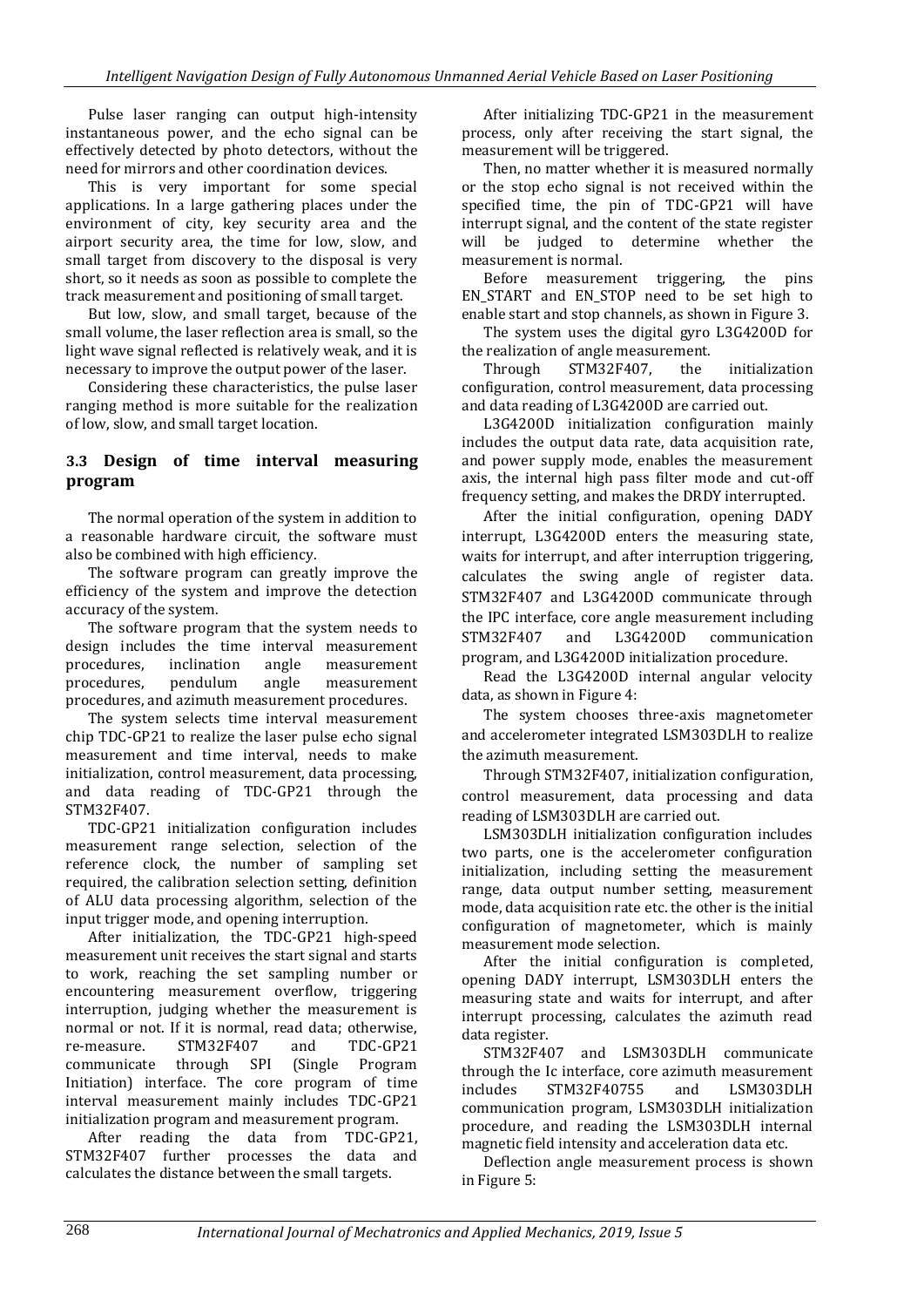

*Figure 3: Flow chart of inclination measurement*



*Figure 4: Flow chart of pendulum angle measurement*



*Figure 5: Flow chart of azimuth measurement*

The following two parts of work have been completed:

The software program of the system is designed, including time interval measurement program, inclination measurement program, pendulum angle measurement program, and azimuth measurement program. The design idea of the program is explained in detail in the way of flow chart.

The test results of track measurement and positioning system for typical low, slow, and small targets are obtained, and the results are analyzed. The measurement of distance, height, velocity and coordinate position of small target is completed, and the error analysis of the test results is carried out.

The test results show that the system can basically detect and locate low, slow, and small targets, and the test error is within the range of system requirements, which provides effective data support for trajectory calculation and delay design in the follow-up study of low, slow, and small targets interception.

#### **3.4 Positioning and structure design of UAV**

The hardware platform used here is ARDrone, a small commercial Four-rotor UAV of Parrot Company. Compared with other popular Four-rotor UAVs, such as the Pelican and Hummingbird Fourrotor UAVs of Ascending Technology, Germany, the UAV has the advantages of low cost, light weight, strong structure and reliable protection design.

A standard ARDrone UAV is mainly composed of a main control board, navigation board, camera, WIFI module, electrical controller, etc. The navigation board is connected with sonar, gyroscope, accelerometer, barometer, geomagnetometer and other sensors, and is responsible for reading these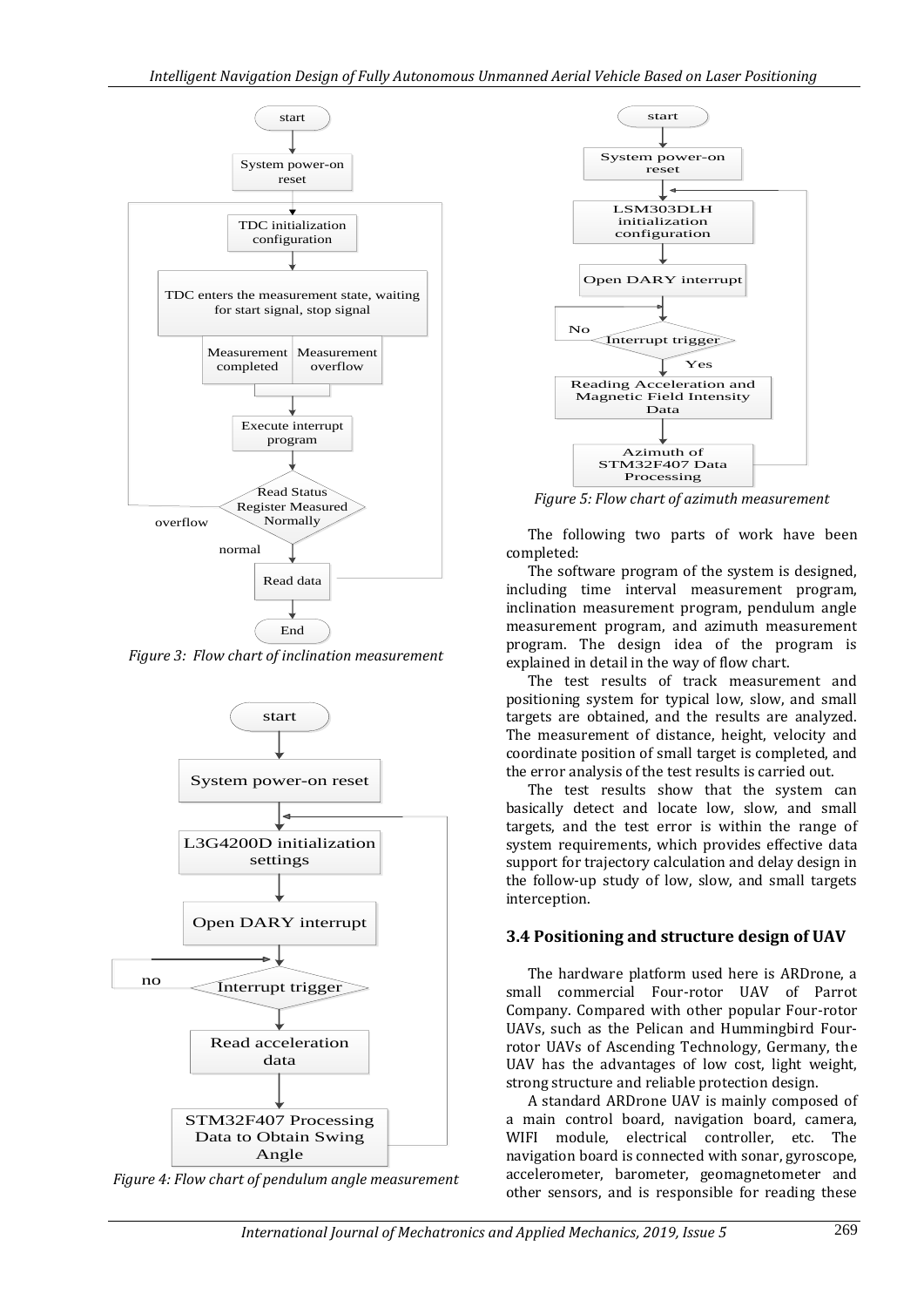sensor data and sending them to the main control board. The main control board is connected with navigation board, camera, WIFI module, electrical controller, etc., and is responsible for ARDrone overall control. Its structure is shown in Figure 6.



*Figure 6: ARDrone hardware structure diagram*

The positioning system designed is divided into two parts. The first part is a positioning method based on MU and optical flow technology. This method has little impact on the environment and high location accuracy in a short time, but it is easy to diverge for a long time, which leads to the failure of location. The second part is a location method based on feature matching. This method has high requirements on the environment, a large amount of calculation, but the location is more accurate, and there is no divergence problem. The idea is to use the second method to assist the first method, so as to alleviate the problem of positioning divergence of the latter.

Because the update frequency of MU and control data stream is the fastest, the positioning system acquires IMU and control data and then estimates the current motion state in real time according to the pre-established UAV kinematics model. Considering that the calculation of optical flow needs a lot of computing time, the program to implement the algorithm is placed in a single thread. Every time an image arrives, the image is placed in the buffer. If the buffer has an old image, it will be covered. When the thread has processed one frame of image, it reads the next frame from the buffer. The purpose of this method is to ensure that all the images processed by optical process are up-to-date and discard the old images directly when the computing resources are insufficient.

The velocity information obtained from the optical flow is sent to the state estimator for processing as observation. It is noted that all data transmission and processing have time delays, and the real time points of these data need to be taken into account when sending them to the state estimator.

The positioning system can only maintain accurate positioning in a short time when it only depends on IMU and optical flow. In order to make the system work for a long time, every certain time, make the UAV into hovering state; in the case of maintaining the stability of the body, the positioning system obtains the image data of the vertical downward camera, and the feature matching method mentioned earlier finds the optimal matching in the global map obtained in advance, so as to get the position of the UAV in the global coordinate system.

The position is fed into the state estimator with high confidence and maintained for a period of time, so that the system can converge the estimated position to the vicinity of the coordinate point. Similarly, image processing here is also processed using separate threads.

The workflow of the whole positioning system can be shown in Figure 7.



Figure 7: Workflow of positioning system

On the basis of the design of hardware circuit and software of the system, the detection and positioning system of low, slow, and small targets is tested, the measurement of the distance, height, speed and coordinate position of small targets is completed, and the error analysis of the test results is carried out.

In the experiment, DJI Elf 3 is selected as the low, slow, and small target to test the results. Meanwhile, the distance and height of the target, and the target velocity is measured by Doctor Energy 202540Elite1Mile CONX Laser Range Finder. The measured data are divided into two parts: reference value and test.

The first part uses Doctor Energy 202540Elite1Mile CONX Laser Range Finder to determine the position points of three known coordinates in the air. The origin of the coordinate system is the position of the observer.

The coordinate data of the three known points are used as reference data and compared with the subsequent coordinate data.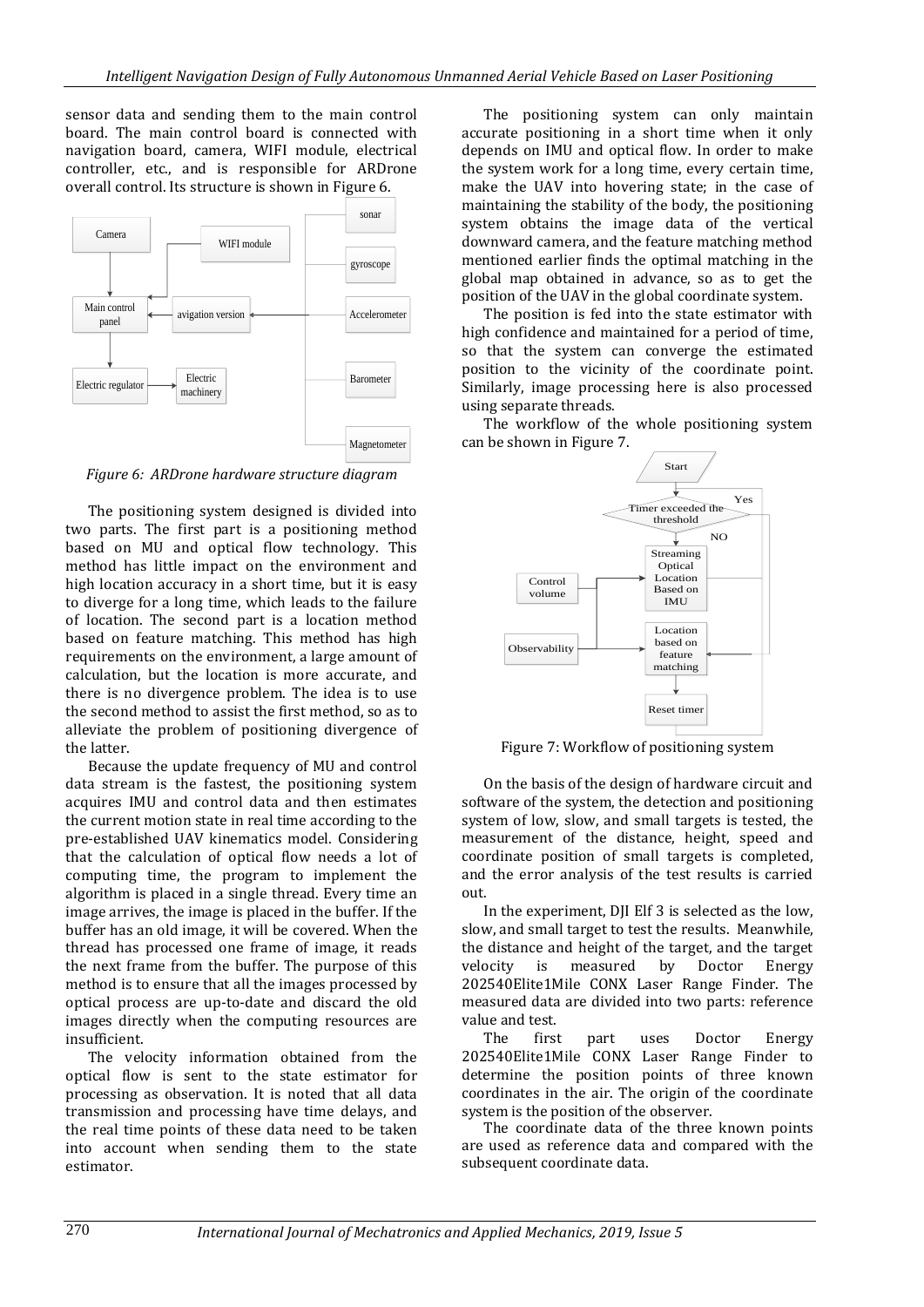The second part is the test. The DJI Elf 3 flies over the three known positions in turn. At the same time, the system designed by this subject is used to detect and locate the low, slow, and small targets.

The speed of the low, slow, and small targets is measured by CONX Multifunction Laser Range Finder. The test data are recorded and compared with the known reference data.

The working principle of the system is that the laser ranging sensor is fused in the GPS positioning module of the UAV, and the longitude and latitude of the machine are obtained by the GPS module. The distance from the machine to the target is measured by the laser ranging module, the angle between the line segment between the machine and the target and the direction of the magnetic north pole is obtained by the electronic compass, and then the pitch and roll angles between the machine and the horizontal plane is measured by the inclination measuring module. According to the measured data, the longitude and latitude of the target can be obtained by fusing them.

Laser ranging module: The module of this system adopts the laser ranging sensor designed in Chapter 3 above. The measurement range can reach 250m, and the measurement error is about 8.5cm. It emits laser pulses to the target to be measured, and receives the laser pulses reflected back by the target. By measuring the propagation time of the pulses, the distance between the UAV and the target is obtained, and then the data is sent to the data fusion module.

GPS positioning module: Receive GPS signals, determine the position of UAV, and send the position coordinates to data fusion module.

The GPS positioning module consists of two parts: PCB (Printed Circuit Board) board embedded with GPS chip and GPS antenna. GPS antenna is used to receive GPS signals, including coordinate information, UTC time, mode indication and other information.

PCB can use SIRFII single chip GSC3F/LP: the frequency of the chip is L1, 1575.42MHz; the C/A code is 1.023MHz; the positioning accuracy is 2.5m, supporting serial communication. The differential positioning method can be used to obtain longitude and latitude information, thereby reducing errors. And positioning accuracy can reach centimeter level, in line with the requirements of the objectives.

The inclination module is used to measure the pitch and roll angles between the machine and the horizontal plane. Inclination module can choose ADXL345. ADXL345 is a three-axis acceleration measurement module, which is very suitable for mobile devices such as laser range finder and positioner, and can be used as a tilt sensor. It has low power consumption, high resolution (13 bits) and a measurement range of ±16g. It can measure the static gravity acceleration in the application of inclination detection. By measuring the acceleration components on X axis and Y axis, the pitch angle and roll angle can be obtained, and the inclination change of 0.1 degree can be measured. ADXL345 uses a polycrystalline silicon surface micro-fabricated structure. The differential capacitor consists of an

independent fixed plate and a movable mass connecting plate, which can measure the structural deflection. Acceleration can deflect inertia mass and unbalance differential capacitance, so the output amplitude of sensor is proportional to acceleration. Phase demodulation is used to determine the magnitude and polarity of acceleration.

Electronic compass module: used to measure the azimuth of the line between the machine and the target and the direction of the magnetic north pole. The electronic compass module can use Honeywell HMC5883L. It has a high cost performance ratio in the field of compass and magnetic field detection, and is widely used in consumer electronic equipment, such as mobile phones, tablet computers, navigation equipment, etc.

The Honeywell anisotropic magnetoresistance technology adopted by HMC5883L is obviously superior to other magnetic sensor technologies. It has strong anti-interference ability, stable<br>temperature characteristics, wide operating  $characteristics, \quad wide\quad operating$ frequency, high resolution, small size and easy installation. The solid phase structure of the sensor, which is low sensitive to the orthogonal axis, can be used to measure the direction and magnitude of the earth's magnetic field, ranging from 5mG to 8mG. In addition, it has high integration and abundant builtin functions, including position/reset circuit, amplifier circuit, compensation circuit, filter circuit, and ADC circuit. It can realize automatic demagnetization, self-measurement and offset compensation, and can continuously output azimuth information.

Data fusion module: Data is processed by MCU (Micro Control Unit) and fused.

# **4. Conclusion**

In recent years, the rapid growth of low-speed and small-target development trend has brought profound changes to all walks of life, but also caused many threats, such as interference with air routes, spying on key confidential areas, illegal use of criminal activities etc. Therefore, intrusion detection and effective interception of low, slow, and small targets have become a hot research topic in various countries. A method of track measurement and positioning for low, slow, and small targets using laser detection technology is proposed on the basis of a large number of literature inquiries and analysis of low, slow, and small target intrusion detection technology at home and abroad. Compared with radar technology, acoustic detection and radio scanning, this method has the characteristics of high efficiency and easy realization, and is more suitable for detecting and locating low-speed flying small targets in ultra-low altitude visual range.

The purpose is to design a laser ranging sensor with small size, low power consumption, and light weight. It combines with GPS sensor system, carries on the measurement of the target on the unmanned aerial vehicle, obtains the three-dimensional